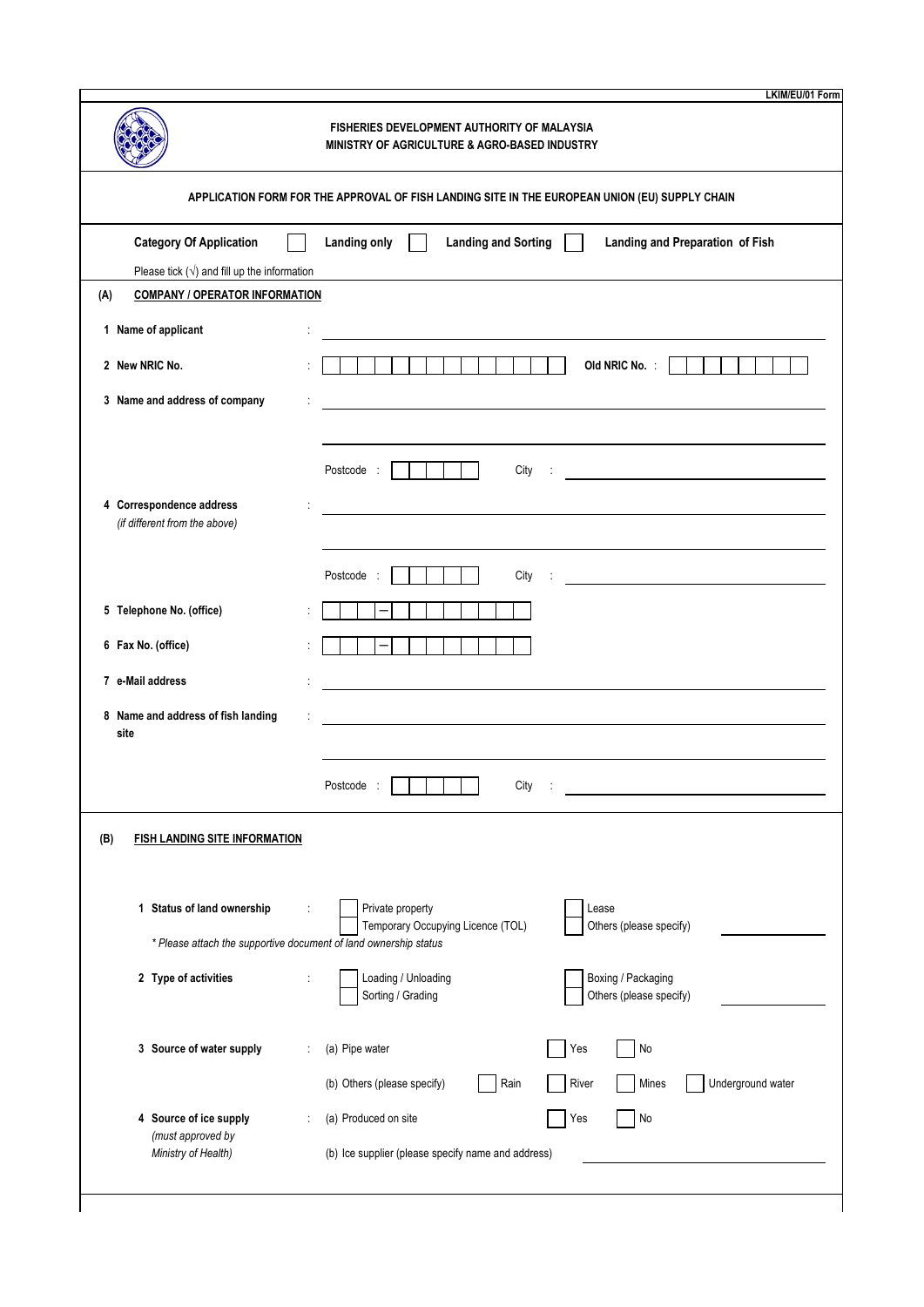|     |                                                                                                                                                                                                                               | LKIM/EU/01 Form |  |  |  |
|-----|-------------------------------------------------------------------------------------------------------------------------------------------------------------------------------------------------------------------------------|-----------------|--|--|--|
|     | meter cube $(m^3)$ per day<br>5 Estimated volume of water used                                                                                                                                                                |                 |  |  |  |
|     | 6 Cold room facility<br>Capacity (tonnes) :<br>No of unit $(s)$ :<br>(a) Ice<br>(if available)                                                                                                                                |                 |  |  |  |
|     | No of unit $(s)$ :<br>Capacity (tonnes) :<br>(b) Fish                                                                                                                                                                         |                 |  |  |  |
|     | 7 Particular of workers (food handler)                                                                                                                                                                                        |                 |  |  |  |
|     | (a) Have the workers been medically examined in accordance to the 'Guideline for Medical Examination for Food Handlers in Fishery Product<br>Industries in Malaysia' which is available at the website http://fsq.moh.gov.my? |                 |  |  |  |
|     | Yes<br>No                                                                                                                                                                                                                     |                 |  |  |  |
|     | * If Yes, please attach the name of workers and the copy of medical examination report as in Appendix II of the guideline.                                                                                                    |                 |  |  |  |
|     | (b) Have the workers attended any training on basic hygiene?                                                                                                                                                                  |                 |  |  |  |
|     | Yes<br>No                                                                                                                                                                                                                     |                 |  |  |  |
|     | * If Yes, please attach the name of workers, name and date of training; name of trainer and training institution.                                                                                                             |                 |  |  |  |
|     | 8 Particular of hygiene practices                                                                                                                                                                                             |                 |  |  |  |
|     | (a) Has the fish landing site implemented any hygiene control and monitoring programme?                                                                                                                                       |                 |  |  |  |
|     | Yes<br>No                                                                                                                                                                                                                     |                 |  |  |  |
|     | * If Yes, please attach the relevant document that describes the procedures for conducting the landing site hygiene control and                                                                                               |                 |  |  |  |
|     | monitoring programme (i.e Standard Operating Procedures/Good Hygiene Practice Manual)                                                                                                                                         |                 |  |  |  |
|     |                                                                                                                                                                                                                               |                 |  |  |  |
| (C) | <b>APPLICANT DECLARATION</b>                                                                                                                                                                                                  |                 |  |  |  |
|     | I hereby declare that all information given in this application form are true.                                                                                                                                                |                 |  |  |  |
|     | Applicant signature<br>Date                                                                                                                                                                                                   |                 |  |  |  |
|     | Name of applicant<br>Official stamp                                                                                                                                                                                           |                 |  |  |  |
|     |                                                                                                                                                                                                                               |                 |  |  |  |
|     |                                                                                                                                                                                                                               |                 |  |  |  |
|     | Please return completed application form to<br>*                                                                                                                                                                              |                 |  |  |  |
|     |                                                                                                                                                                                                                               |                 |  |  |  |
|     | Director-General,<br>Fisheries Development Authority of Malaysia (FDAM / LKIM),                                                                                                                                               |                 |  |  |  |
|     | Level 5, Wisma LKIM,                                                                                                                                                                                                          |                 |  |  |  |
|     | Jalan Desaria,                                                                                                                                                                                                                |                 |  |  |  |
|     | Kampung Pulau Meranti<br>47120 PUCHONG                                                                                                                                                                                        |                 |  |  |  |
|     | (Attn: Director of Fish Landing Control & Monitoring Division)                                                                                                                                                                |                 |  |  |  |
|     | Tel<br>$\ddot{\cdot}$                                                                                                                                                                                                         |                 |  |  |  |
|     | Faks :                                                                                                                                                                                                                        |                 |  |  |  |
|     |                                                                                                                                                                                                                               |                 |  |  |  |
|     |                                                                                                                                                                                                                               |                 |  |  |  |
|     |                                                                                                                                                                                                                               |                 |  |  |  |
|     |                                                                                                                                                                                                                               |                 |  |  |  |